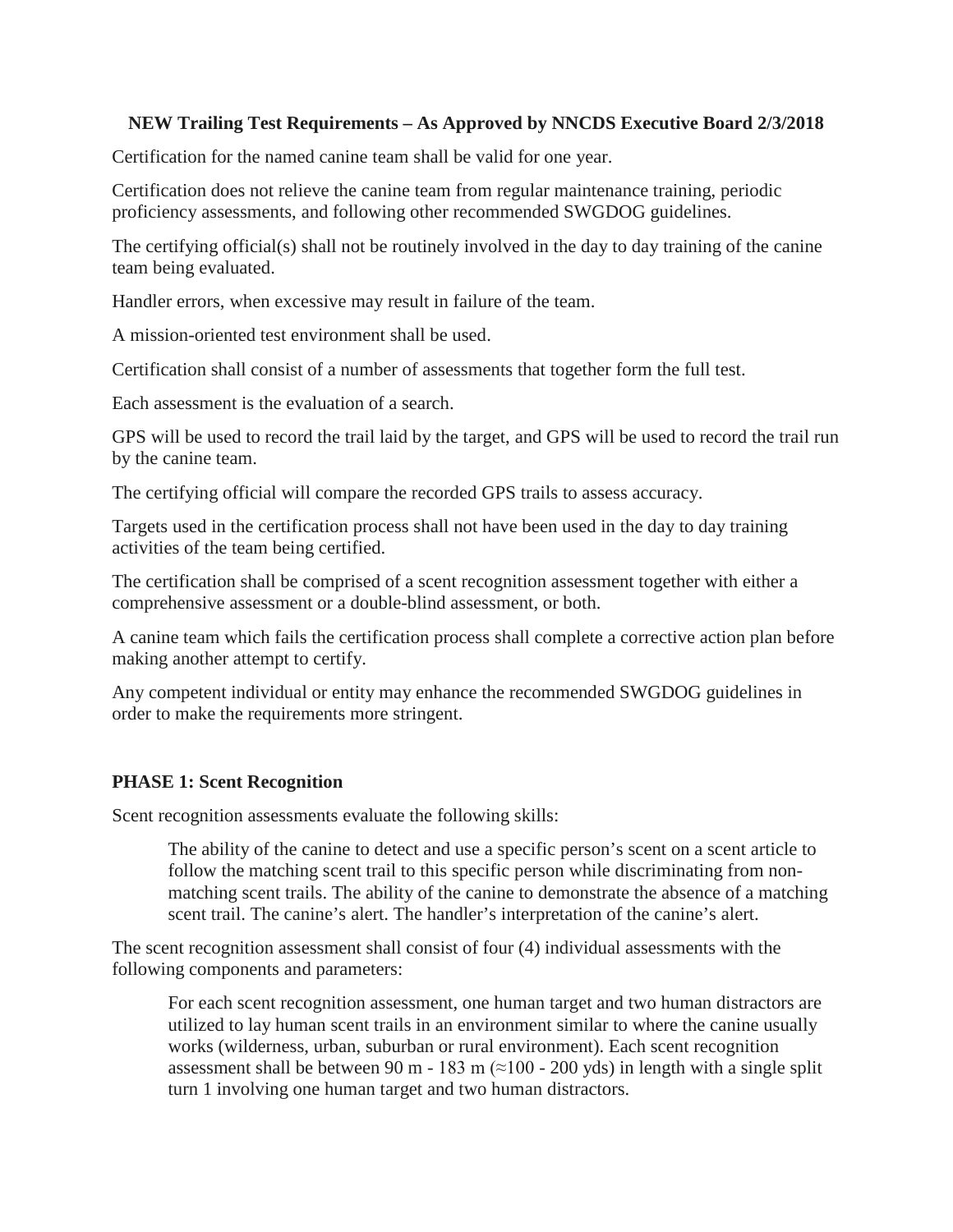The target trail and one human distractor trail shall be aged a minimum of 1 hour, and one distractor trail shall be aged a maximum of 30 minutes. Prior to the assessment, the start of the scent trail shall be marked by the assessing agency. The handler shall be directed to the start marker, but not given the target's direction of travel. The handler shall be provided a scent article from the target or a nonmatching scent article as a negative control. The handler shall specify the type of scent article his or her canine used in training sessions prior to the assessment.

At least half, but not all of the scent recognition assessments shall be conducted with nonmatching scents to demonstrate the absence of a matching scent trail. The order of the matching and non-matching scent recognition assessments shall be randomized. The assessor shall know the correct outcome of each assessment. The handler shall not know the correct outcome of any assessment.

A successful completion of the scent recognition assessment is the ability to find the correct direction of travel and follow the scent trail beyond the turn or to correctly demonstrate the absence of a matching scent trail. The assessor may take into consideration the environmental influences on the scent in determining whether or not the canine team has successfully completed the scent recognition assessment. The canine team shall properly scent discriminate in at least three out of four or 75 % of the assessments.

## **Phase 2: Comprehensive Assessment**

Comprehensive assessments test the following canine team skills:

The ability of the canine team to follow a specific person's scent trail along multiple surface types appropriate to the canine team's operational requirements and to identify a specific person or location at the conclusion of the assessment. The handler's interpretation of the canine's behavior. The canine's response. The handler's interpretation of the canine's response.

**Single-Blind assessments** shall incorporate the following components and parameters:

One or more different potential target trails shall be approximately 1.6 km ( $\approx$  1 mile) in length in an environment similar to where the canine usually works. Each target trail shall be aged in accordance with mission requirements for a minimum of 12 hours.

Each target trail shall contain a minimum of ten turns. Multiple human distractors, either placed or regularly occurring in the assessment area shall be present along the distance of the target trail.

The assessment location shall be unfamiliar to the handler. The targets and distractors shall not be ones normally utilized in the training of the canine team. The handler shall be informed of the start location. The handler shall be provided a scent article from the target. The handler shall specify the type of scent article prior to the assessment.

The assessment should be completed in less than 60 minutes. The assessor shall know the correct layout of each assessment. The handler shall not know the correct layout of each assessment. The handler shall articulate the canine's final response prior to the start of the